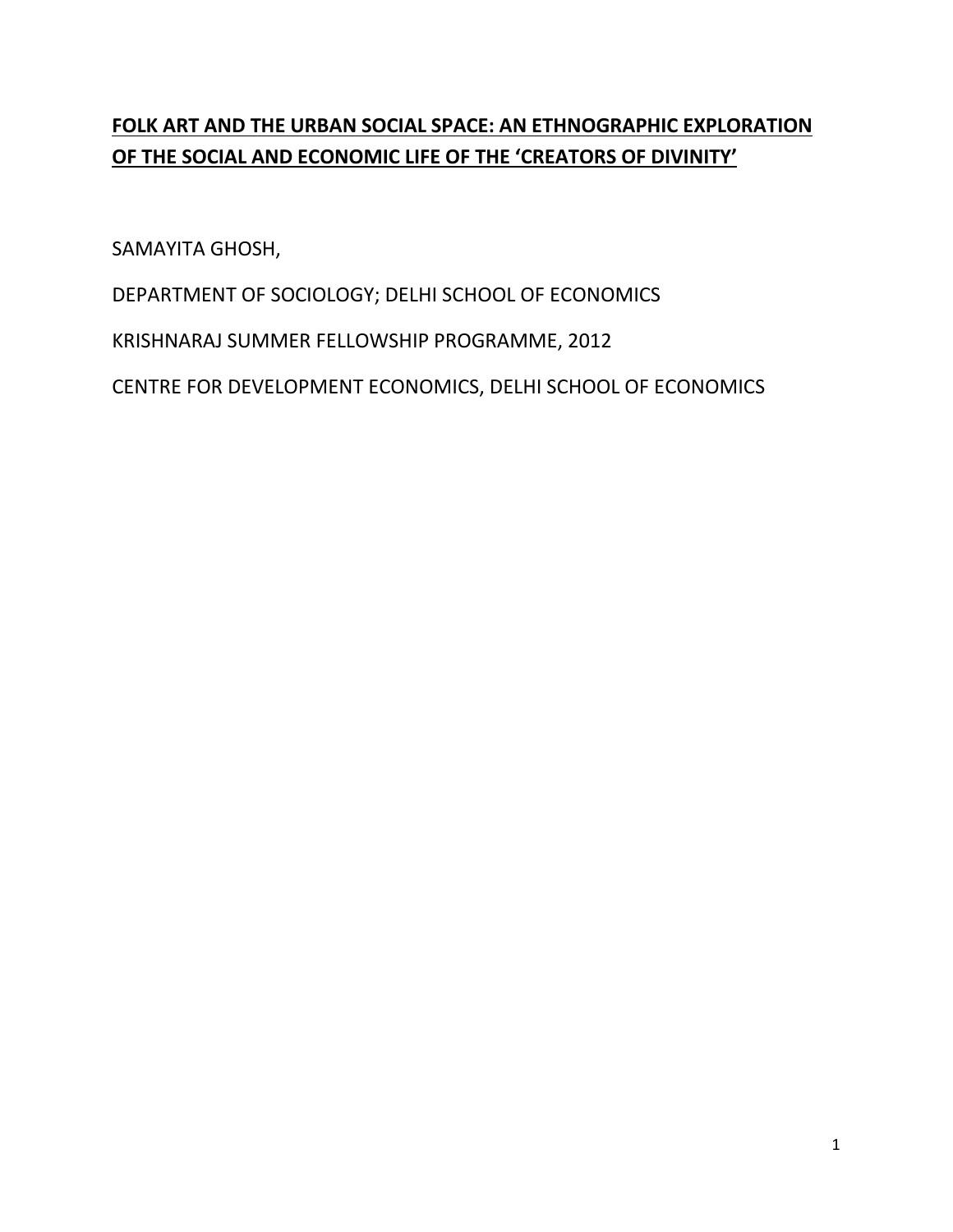### **ABSTRACT**

 This paper is based on the ethnographic study conducted on the 'Potua' sub-caste who forms the indigenous artists of Bengal. They primarily work with clay, hence are called 'mritshilpis' in Bengali. Some are scroll-painters, narrating stories about life picking up elements on from their social environment while others have become idol-makers. This paper will focus on the Potuas' role in Durga Puja celebrations in Bengal and their ritual functions in this colossal event, the reason for which they and their art has not become redundant despite of facing tremendous competition from the institutionally trained artists who are not a part of their community.

 Thus, this paper will also look at the way in which their art still survives and also the challenges some of these artisan communities established in certain geographical spaces by forming colonies. How their folk art has negotiated with the modern socio-economic structure, and how their fragmented economy interacts with the larger structure when it deals with its clientele in the urban social structure. It will also highlight how symbiotic relations have given rise to relations of competition. Amid all these conditions what is it that has helped them sustain and how by looking at what the material form of their creation (also could be called their produce) we can trace the way in which the product itself symbolizes and encapsulates all the very changes to which it was subjected to. Thus, finally it will bring out how the various forms which have come up owing to the interferences that it has had with the various socio-economic variables indicates to an evolutionary process and that kind of problematizes the popular notions pertaining to what is 'traditional' and what is 'contemporary'.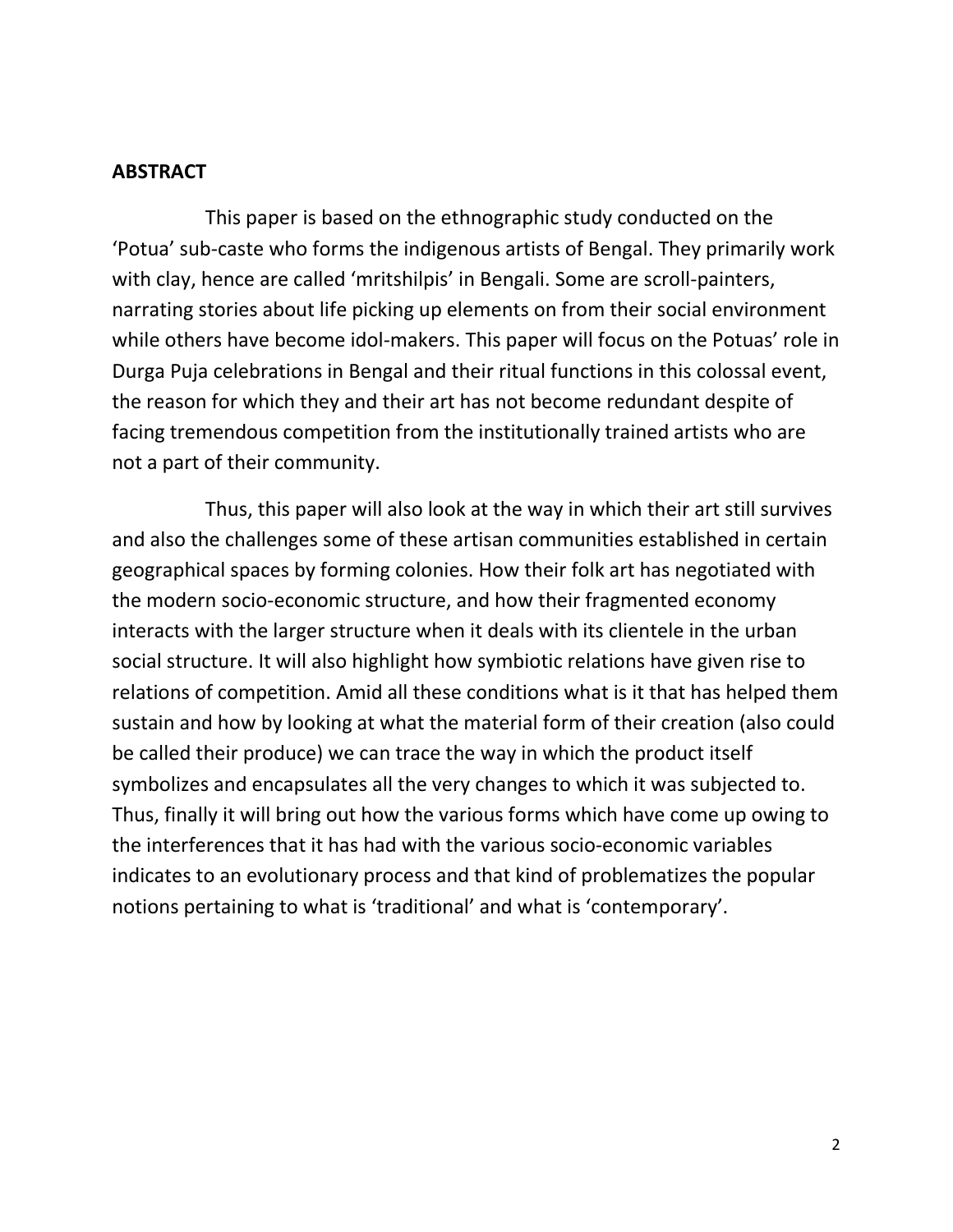#### **INTRODUCTION**

 Departing from the simplistic idea that the celebration of the festival of Durga Puja is just another cultural occasion which finds its mention in the auspicious Hindu calendar, this ethnographic project is an attempt to establish insightful details and probe into its nuances not merely from the perspective of the celebration, in the way it appears but rather on its making which I would prefer to call as the 'making of the divine'. The event has now become a pan Indian affair all owing to the heavy-duty commercialization and the involvement of national and multi-national corporate houses in the making of the puja, but Durga puja is known to be associated with the Bengali community both in West Bengal and outside it, nationally located as well as internationally. Therefore to be precise this project will be focusing on the deity, which in its symbolic form encapsulates all the changes that the subject in concern has undergone, entailing firstly the way in which traditions respond to modernity and secondly how traditions negotiate with the social structures and the ongoing social processes, very much associated with the idea of modernity.

 Therefore, to elaborate on why this project has taken up the deity to be somewhat the material link between that which is traditional and the traditional in the gamut of modern society, I will briefly state a couple of assumptions that I have regarding it. Primarily, the deity is an embodiment of the rituals which are constructed in accordance to a strong social institution such as, religion. Secondly, the celebrations are built around the deity, concerning the deity. And the material, tangible face is the totemic idol itself which entails the rituals, and towards which the celebrations are directed. Next assumption would be to do with the imagination, both historical and popular, of the way in which the deity is and should be. This is what helps people to still distinguish between that what they think is traditional and that which is contemporary and such decisions are not subjective to some extent but primarily a very social assumption. Imagination is to be precise a construct, established and affirmed through discourses. The way in which an imagination also gets built is when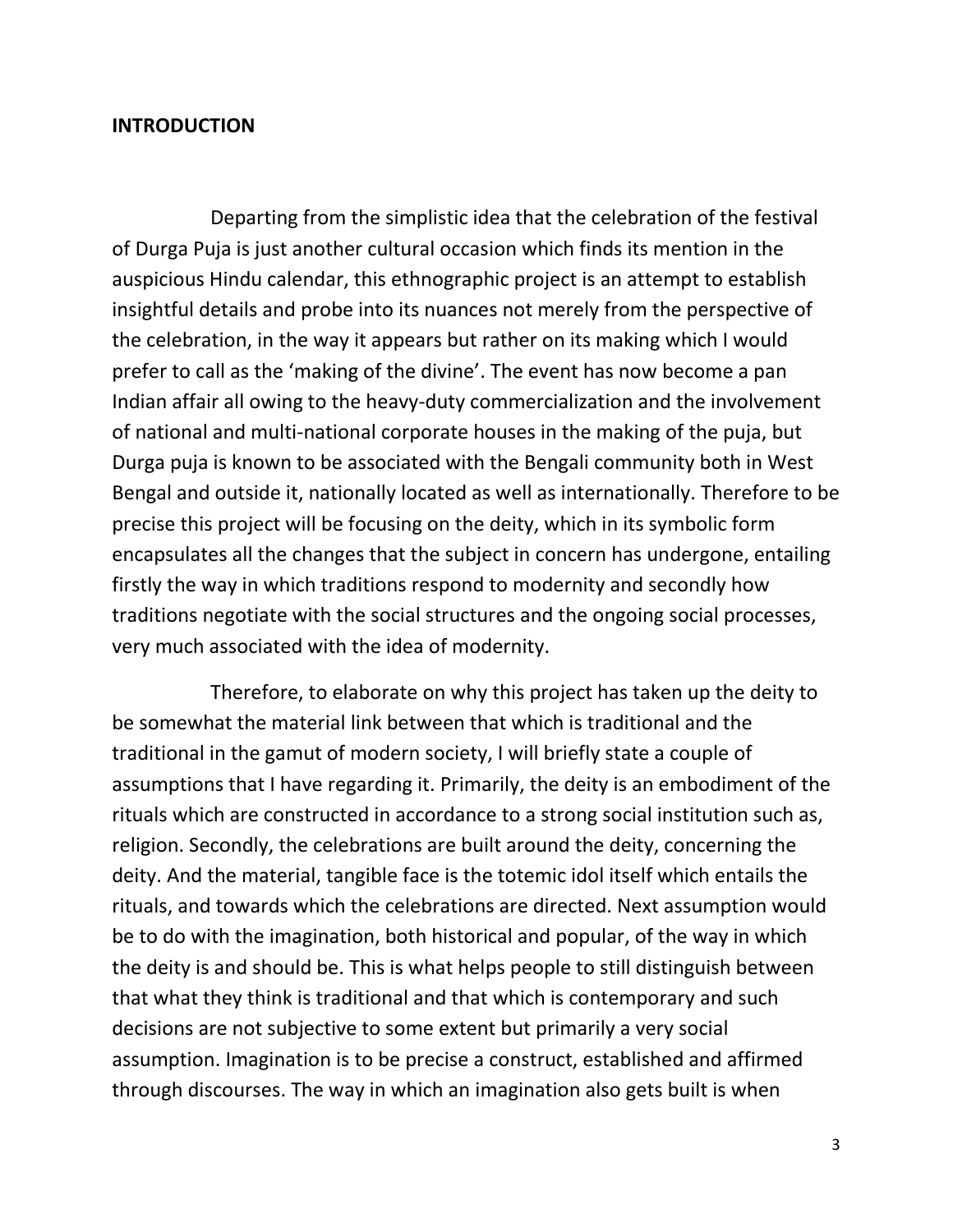certain ideas supersede the others. And, ultimately legitimized through important social institutions, for instance religion. Sometimes, as one could argue that the distinction between that which is believed to be traditional and that which is modern becomes confusing and even overlapping. Thus, dealing with the form, the idol per se, these gaps in perceptions will become evident in the ethnography. Hence, it will be interesting to bring out on one hand definitions about the 'traditional' and the 'modern, which gets shaped up and at the same time understand how there is often a failure to establish the logical underpinnings of such assumptions. The overlap between these styles is often seen as an experiment but amid this one often fails to realize that such objectified representations, imprint of a particular idea gives rise to a new set of imaginations and expands its scope. This is somewhat an attempt to analyze the history of the evolution of the deity and social institutions, processes and even people operating within such social structures at a given point in time do not replicate but contribute to the evolution of even the material which is essentially an embodiment of imaginations.

 The issue about experimenting with the style or the form of the deity only becomes valid when the scale of the celebration is taken into consideration. Primarily, it is only when the celebration of the festival is widespread and is important culturally that variability in terms of individual efforts of organizing the event becomes noticeably evident. With respect to the Durga Puja the making of the deity is central and of much ritual importance. The stylizing of the goddess became important owing to a number of historical factors such that the initial practice of the worship of the totemic form of this particular goddess is no longer of any or much relevance. Without harping much on the way in which the totemic goddess gave rise to the idol-representation it is more relevant to talk about the two other trends which I have found important in the context of this project. Firstly, the way in which the goddess Durga became a part of the elite culture in medieval Bengal and how over the years it has experienced a backward trend of becoming a festival of the masses, or popularly called '*baroari pujo',* community festival*.* The festival legitimately became an affair of the elites when the Raja of Krishnanagar brought six artists from Bangladesh to craft the deity as a part of the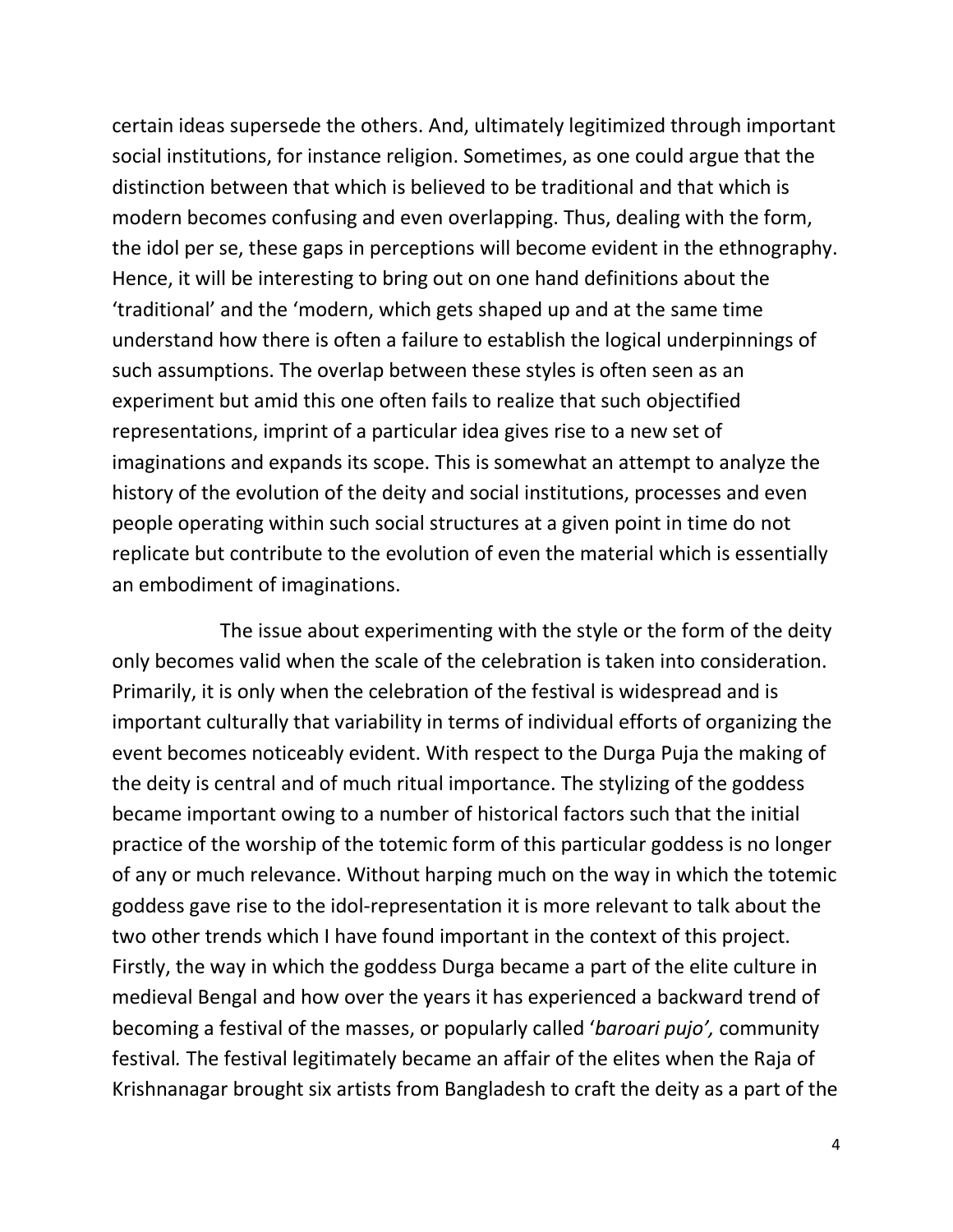annual royal endeavor. Thus the artisan community began to settle in Krishnanagar, entering into a *jajmani* relation with their patrons, the royal family of Krishnanagar. The celebration became popularized in the then Calcutta, under the British Raj when the *zamindars* of Shobhabazar got some of the artists from Krishnanagar, to establish a similar artist colony in the vicinity of their royal establishment, to celebrate the Durga puja with grandeur to appease the British officials. This began to be emulated by other such Zamindari households in Calcutta and thus the festival was an affair which involved the participation of the subjects but could only be organized by the rich babus. Various visual ethnographical materials in the form of photographs show the form of the idol which was distinct to the zamindari household pujas, through my fieldwork it became quite evident that the popular imagination of the 'traditional' is often associated with idols or imageries of this sort. It often has a particular way of making the eyes, the specific ways of making the jewellary or even the way in which the goddess along with the accompanying god who are her children, that is, Lakshmi, Karthik, Ganesh and Saraswati, along with the demon god, Mahisasura are arranged. So, questions tend to emerge as to whether what has been perceived as traditional, hence more divine as I was often told during the course my fieldwork, is an imagination, the seeds of which has been planted by the elite class of the then Bengal, given a form by the artists who served them. The politics of the form becomes clear when one looks at the way in which individual Zamindar families tried to outdo the other to exhibit their class excellence, in a way it was always a clash of forms, while the factor that inhibited extreme variation was due to artisans, who worked on it, came from the same school of creative thought.

 Next, I would deal with the reverse trend when the festival from an elite affair started becoming a community, 'baroari' affair. The basic assumptions that one can have regarding the community pujo is that in such cases a lot of rituals can be compromised. What becomes important in a household celebration is that it has to be as pious as possible, considering the fact that worship as Weber ( 1920 ) says is a purposive act. To compromise on the worship or on rituals would be to displease the goddess which could defeat to a great extent the very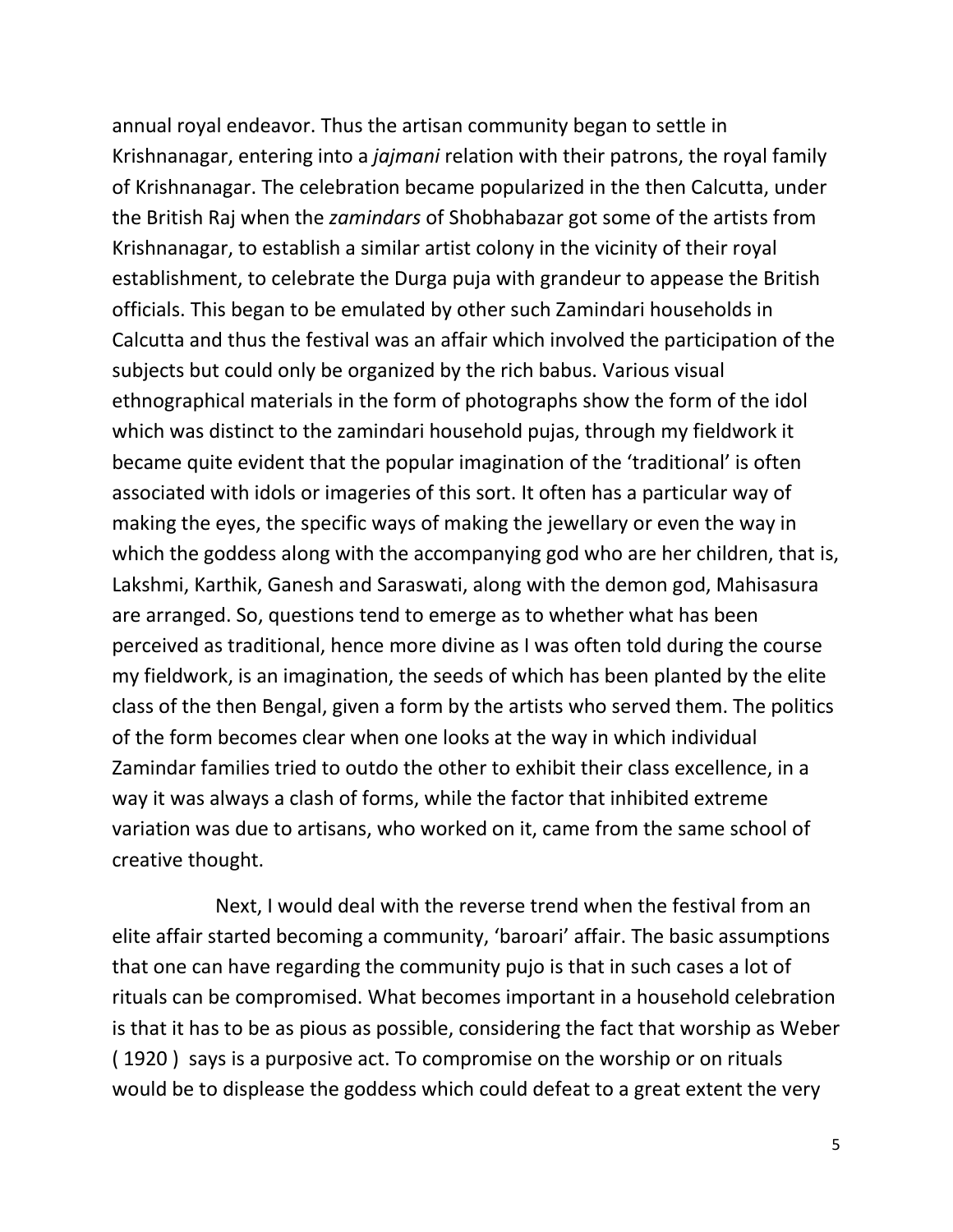purpose of the worship. Thus, rituals were maintained as piously as possible. But with the advent of community puja rituals, even the ones which are associated with the making of the idol are no longer a priority. This is due to the fact the community pujas are not organized by any particular family but a group of families, often living in a neighbourhood even sometimes not knowing each other well. No one really shoulders the responsibility of organizing it entirely, but done collectively. In these cases the festive aspect is of prior importance than the worship of the goddess. Hence, in this regard there can be wide-scale experimentation with the form. Also, in the course of events the, no sooner the festival of Durga puja in Bengal especially in Kolkata became subjected to commercialization the scale of the festival attained a different course altogether. This is another interesting trend to look at the way in which the idol is no longer a totemic representation or a symbolic form of hindu entity, or a symbol of exhibition of class status among the elites, but now it can be equated to a great extent to a manufactured product, and with it governing the 'labour-relations', now using the word labour interchangeably with artisans. With the change in the nature of the event, if one would speak from a macroscopic point of view, the nature of work involved in the making of the puja from the craftsman point of view has changed, so the symbiotic relation within this caste-community and also seen in the patron client relation gave rise to relations of competition. Therefore the external effects the internal and the following ethnographic details would bring this out vividly.

#### **From creation to production: the form as a transient idea.**

 No matter how and in what way the nature of celebrating the festival of Durga Puja changes, yet the role of the artisans, belonging to the 'potua' subcaste is still relevant. This is due to the fact that this community still has a very important ritual role in the making of the idol. The idol that needs to be worshipped has to be crafted by them. This becomes an interesting subject of observation because with the advent of this new wave of celebration there are a lot of trained artists who have taken to idol-making. They come up with designer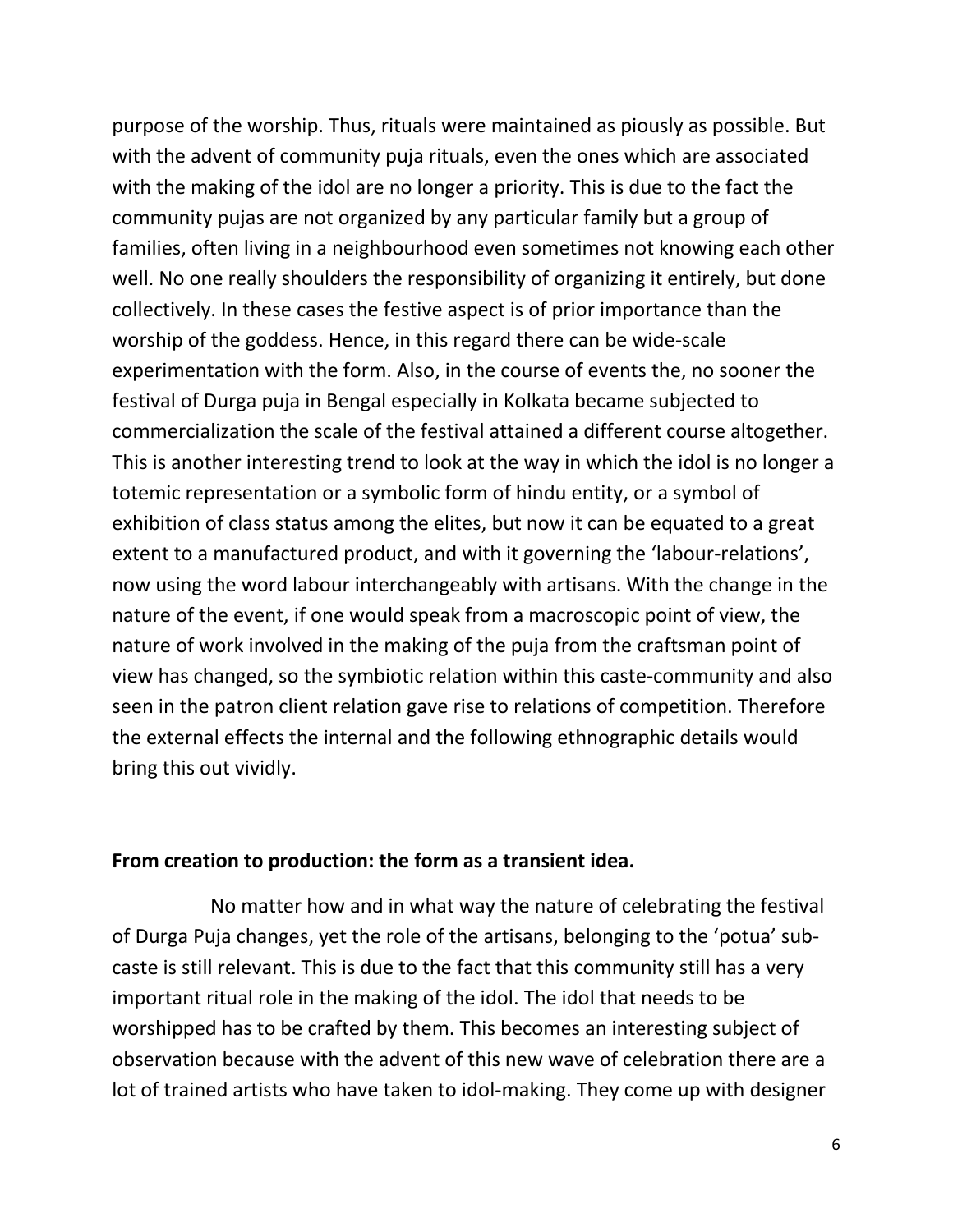idols which is usually distinctively different from the idols made by these 'potua' artists. Also their experimentation with the form has somehow deviated from the conventional imagination of the idol of the goddess. The ideas such as 'shaktirupini' where the goddess becomes the epitome of prowess slaying the demon god 'mahisasura' is now seen to be represented as a robot, or maybe sometimes seen to be represented as Mother Teresa or maybe a simple tribal woman. The idol of the goddess is already seen in a humanized form anyway, yet represented as divine by giving it ten-arms and exuding a certain kind suprahuman energy portrayed by the way in which the eyes are made. Yet with the blending and experimentation with the style the representation of that which is divine has somewhat changed. Thus, these two competing styles of that which is replicated and reproduced by the 'potua' artists and that which is now brought into fashion by the artist trained in art colleges and institutions exhibit some sort of blend, admixture or even at times depart from the conventional imagination of the goddess. This therefore brings about variability of the form and shift from the conventional idea of the deity. Hence this study will bring out the way in these artists have been negotiating with such instances of change, undergoing a significant transformation within their economic organization. And, as a result how such responses to these external structural changes the material form of the deity has been in a state of forever transience. Also, the individual social histories of these artists living and thriving in separate geographical spaces have made them respond to these changes differently, their adherence to specific forms and deviation from it has been characterized by way in which its economy a fragment of the larger social structure has been influence by the external economic factors. These, trends will be hence brought out in the later course of the paper.

## **Comparing and contextualizing the styles associated with the three artisan colonies**

The artisan colonies of Krishnanagore, Kumartully and Potuapada got situated in different geographical and cultural spaces owing to separate historical factors or rather trends. Focusing on Krishnanagore one could reiterate that once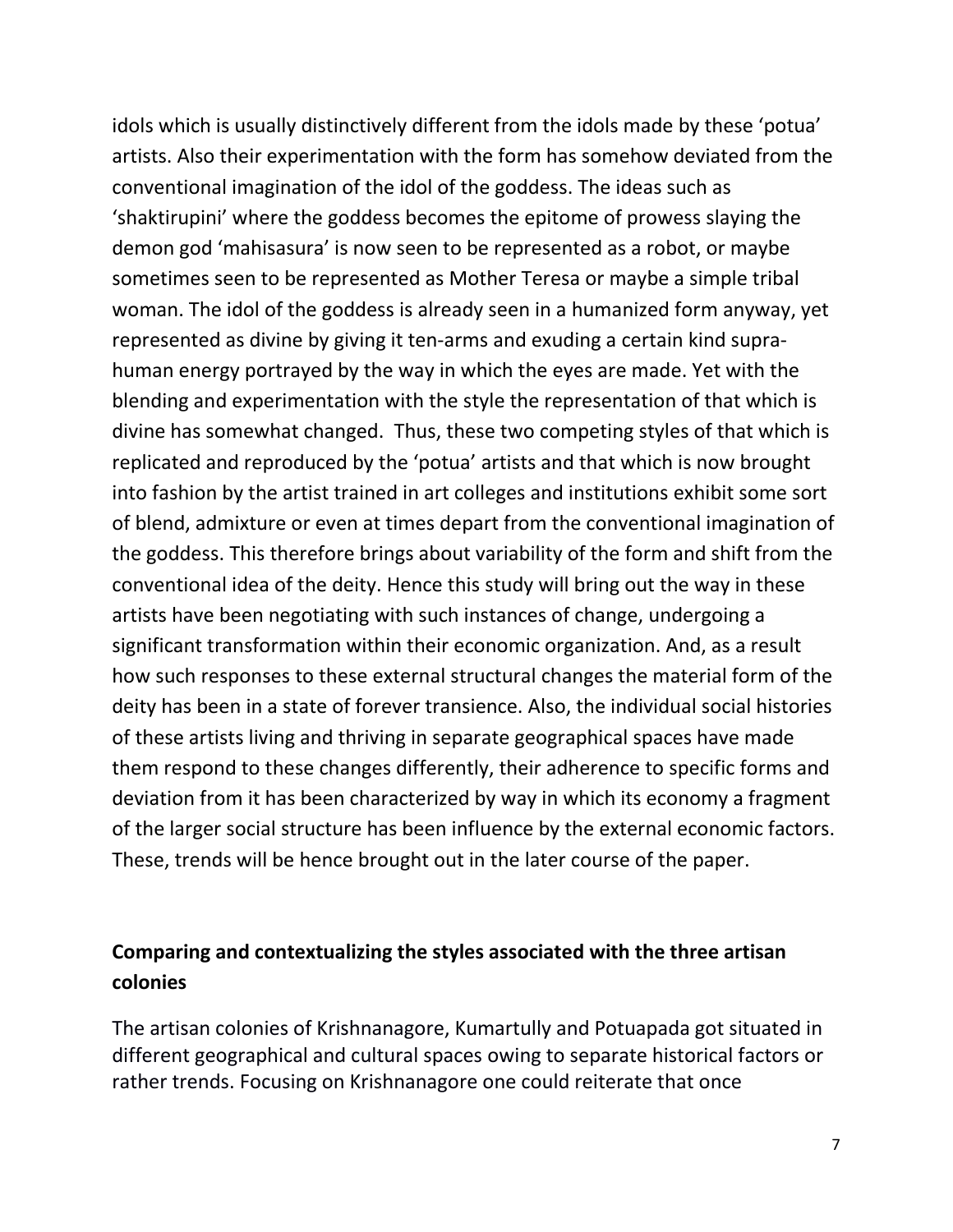patronised by the Krishnanagore royal family, these artisans have permanent settlements here and it is more like a household economy where each house is again divided among the kins, as claimants of the ancestral property. Some of the households have a joint enterprise while others have partitioned the household and own individual enterprises. But more or less, such household economies seem self sufficient entities where every member of the family including the children works. They carry with them a certain kind of historical style and how they have negotiated with the style has to do with the way in which its economy is linked with city space. Geographically Krishnanagore is situated 100kms away from the city and its economy is hence externally connected to that of the city space. It is owing to such geo-spatial factors the art form of Krishnanagore stands out from that of Potuapada and Kumartully. It geographical position has impacted on the nature of its studios, size and maintenance of the style of the idol and also on the nature of their business, determining the extent to which it has become commercial. All these factors directly and indirectly have an impact on the form of the idol, their material produce. It is due to the uniqueness of the Krishnanagore style and the 'traditional-ness' of their crafts that the artists are completely in demand. Though contrary to that the crafts made in the site itself is not much of a demand due to its location. It has its own clientele accordingly.

 The potua artists of Kalighat are the once who until the colonial and post-colonial period remained scroll-painters. During the colonial period, nineteenth century, when the urban space of Kolkata got divided into the black town housing the Indians and the white town which included the colonizers. The Bengali *babus* refused to be the patrons of these artists. The Black town was characterised by markets, "the Indian dwellings of the rich were set up near the markets or the 'great bazaars' and the rich consisted of the 'banias', also, conditions forced these artists to take up their art in terms of business. From contemporary issues soon the subject of the 'patas', the scrolls, shifted to popular images of Gods of the Hindu pantheon. "To the city dwellers this became a continuation of their rural tradition", says Chatterjee (1990). These paintings became popular among the rural folks who came to visit the Kalighat temple. This, the clients of the rich zamindars transformed to business oriented folklore arts. Thus, Potuapada, is situated in south Kolkata where presently land value is much higher than that of north Kolkata. On one end it has the huge flyover separating it from the famous Kalighat temple area, and joining the two is a huge marketplace, disjointed by a road and the flyover. The potters lane is a long stretch which has a sparse number of workshops, old Kolkata building being broken down to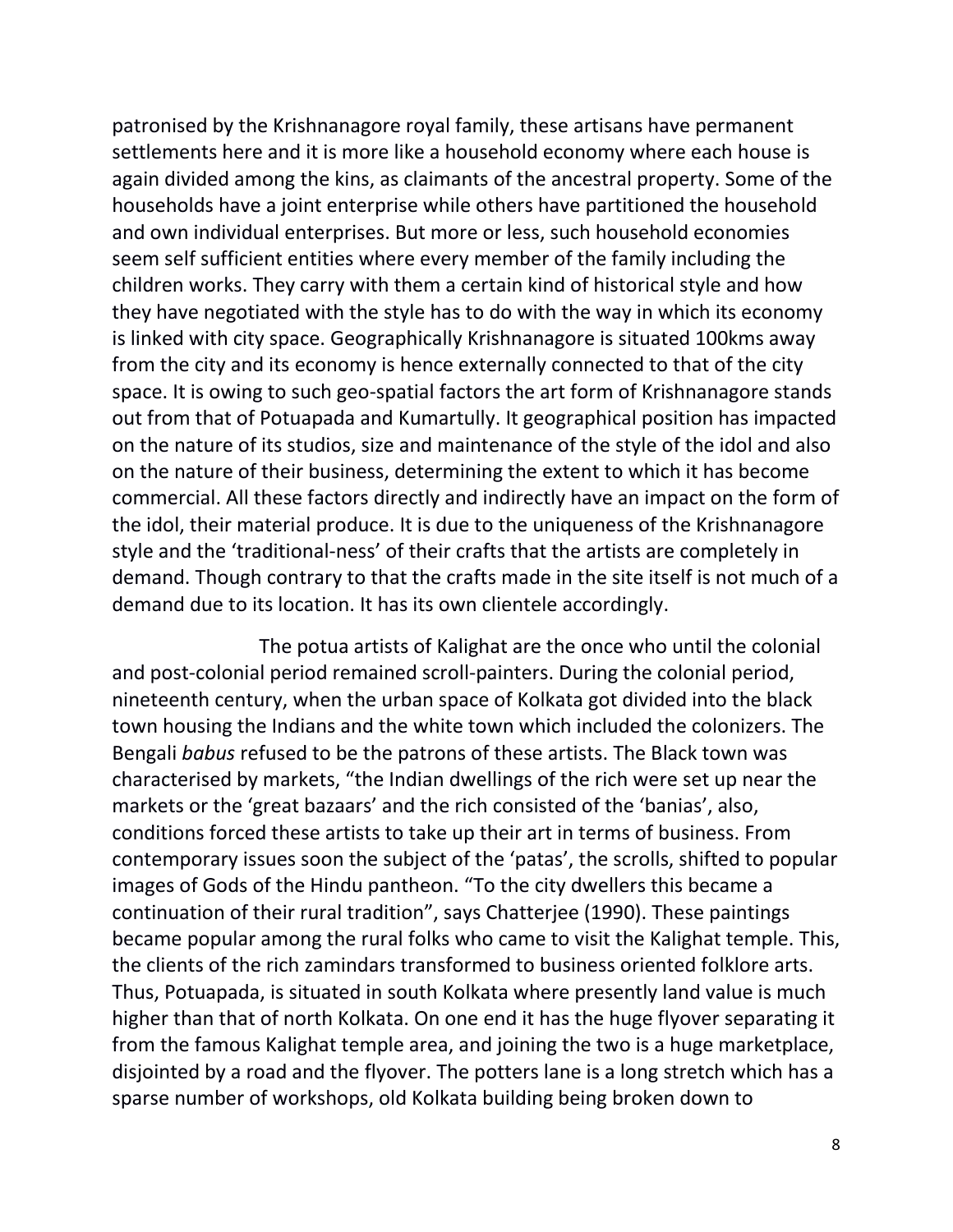apartments and most interesting the lane ends at the Chief Minister's personal residence. It has pronounced pavements on each side of the lane and one can distinctly mark out the workshop zone from the pavement. The geographical location of Potuapada has made it subjected to urban encroachment. Also, city planning and the issue of maintaining urban aesthetics have led to the depletion of its spatial establishment. Also, it is due to such factors Potuapada artists are often victims of urban violence in the form of local goons and 'dadas' threatening to ransack their workshops and even their produce if they dare to occupy the footpath meant for the newly high-rise buildings. Thus, potuapada which has a unique style of its own, ideally being scroll painters who brought about a different style in the field of idol making is almost or practically being lost. Hardly, a few continue with their profession while most others work under organisers, who get professional artist, to put up a theme and here these indigenous artist have nothing to implement on their own. Rather, they work not on the site of their own workshop but in the workshop of these artists or temporary workshop sites put by individual puja organisers and replicate designs made by these professional artists without much creative involvement or bringing in their own creative agency. The general inclination of the artisans of Potuapada as perceived in the course of my fieldwork is towards working with the large band of artists of Art colleges who now has taken keen interest in idol-making and theme-oriented Pujas. Also, because as they perceive that in reality the future of their business in gasping and is soon in the verge of fading. They have also engaged themselves in pandal making activities where since ideally they were scroll-painters their artistic skills are still in a away in demand. They are often hired by artist who ask them to replicate enlarged version of the blueprints given to them where they often say is "mindless", yet they get decent wage but "we often have to do a lot of overtime..we only get paid when the artist draws his money from the Puja organiser, it is worth working there than risk-taking in our own business for which we don't even get loans".

 As I began my fieldwork at Kumartully the most striking feature that surprised me at the very outset was its position. Its brilliant location situated barely 15 minutes walk from the metro station of Shovabazar in that part of the city from where Calcutta grew and over the years took the form that it has assumed today. While walking from the metro station to Kumartully all I saw were building reflecting colonial architecture, wide streets, dingy 'gullies', criss-crossed with the snail-trails which was nothing but the north Kolkata tram lines which frequently showed signs of a slow-moving tram ringing the bell to clear it path.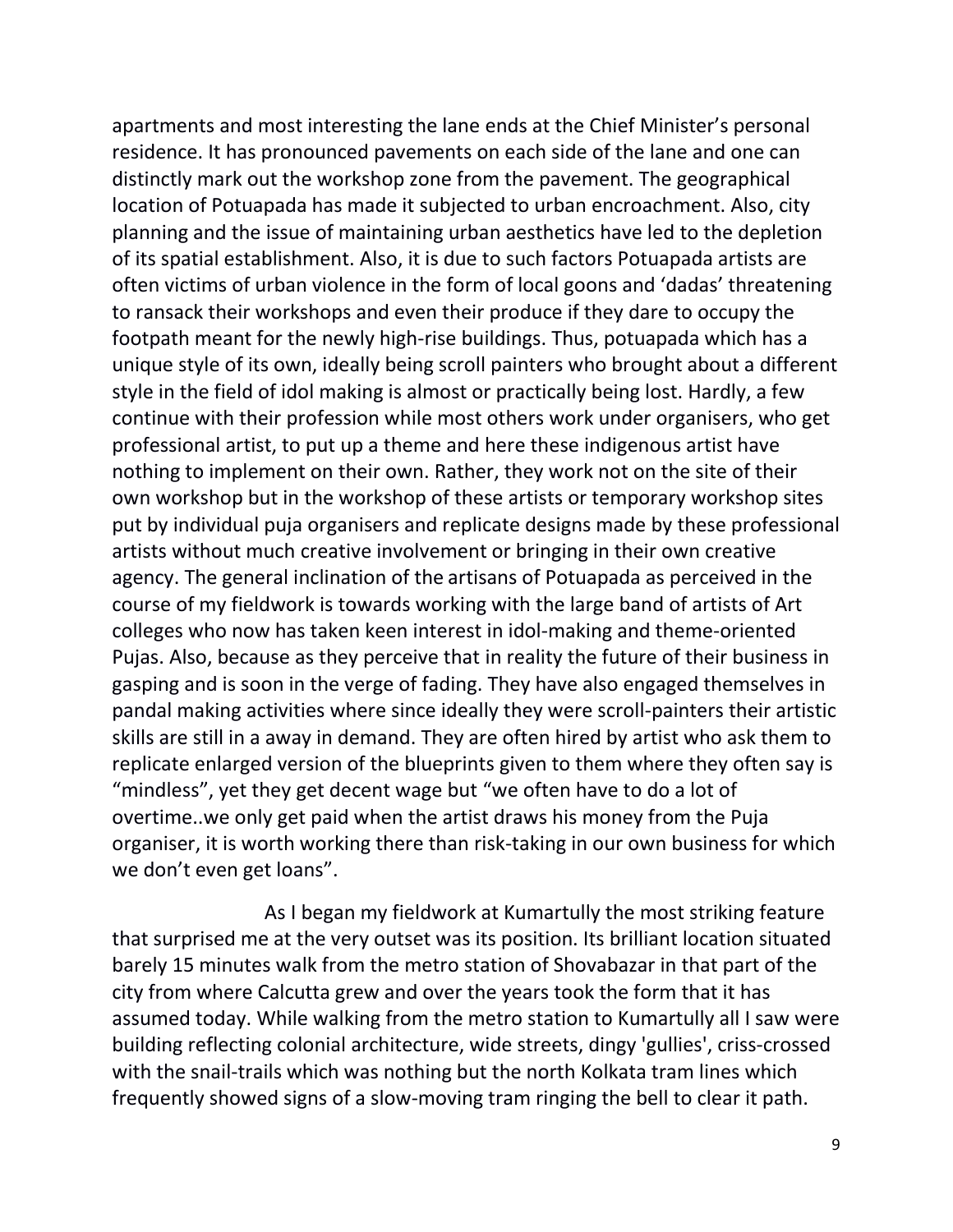The confused map of urbanisation would typically reveal features that pertain to an archaic city. A bustling street that ended into the bazaar of the Banamali Sarker street selling hardware items, vegetable '*mandis',* crockery, earthern and metal pots and pans all around a temple which housed Lord Shiva. Immediately after one crosses the temple and looks left one could notice a meandering street which has a couple of shops selling artificial garlands and other such decorative items used on to dress idols of popular gods and goddesses. Thus, leading to the famous potters' colony of what we know as "Kumartully".

Recounting the history of 'Kumartully', that grew out of the three villages-Gobindapur, Kalikutta and Sutanooti way back in 1690. The history of Kumartuli potters can be traced back to Krishnanagar in South Bengal. This version says that potters came from Krishnanagar to Gobindapore, a prosperous village on the banks of Bhagirathi river (now Hooghly), around the middle of the 17th century in search of a better livelihood by making earthenware pots, toys and cooking utensils for household use. When the East India Company took over the land to build Fort William at Gobindapore, the inhabitants migrated further up the river to Sutanooti to their new destination and colonised a vast area there and named it Kumartuli. The tradition of clay idol-making began during the 18th century. The artisans claim to be descendants of those artisans who worked in the court of Raja Krishanchandra, the royal family of Krishnanagore, and came to Kumartully in the 18th century after the battle of Plassey in 1757. Raja Nabakrishna Deb of the Shobhabajar rajbari, the zamindars of Calcutta brought these idol-makers from Krishnanagore when they decided to celebrate the victory of the colonisers in the battle by organising the grand Durga Puja. When their permanent residence was established in it came to be known as Kumartully.

 At first I walked right across the street to figure out its extent and strangely at the mouth of the street which opened to the main road there were no workshops but shops selling those typical decorative items and small, probably a palm-length size idols of deities like Laxmi and Ganesh, the most popular of the household Gods, the bringers of richness, wealth and good-fortune. The location and position of these shops sort of made me feel that perhaps there position more aptly blended with the specific arrangement of the market amid which the Kumartully neighbourhood is located. In place of it there could not have been workshops working with clay and straw suddenly breaking the continuity that we expect to see within a market arrangement. In this respect somehow aesthetics and economics seem to be related. Shop selling neat items of display is visually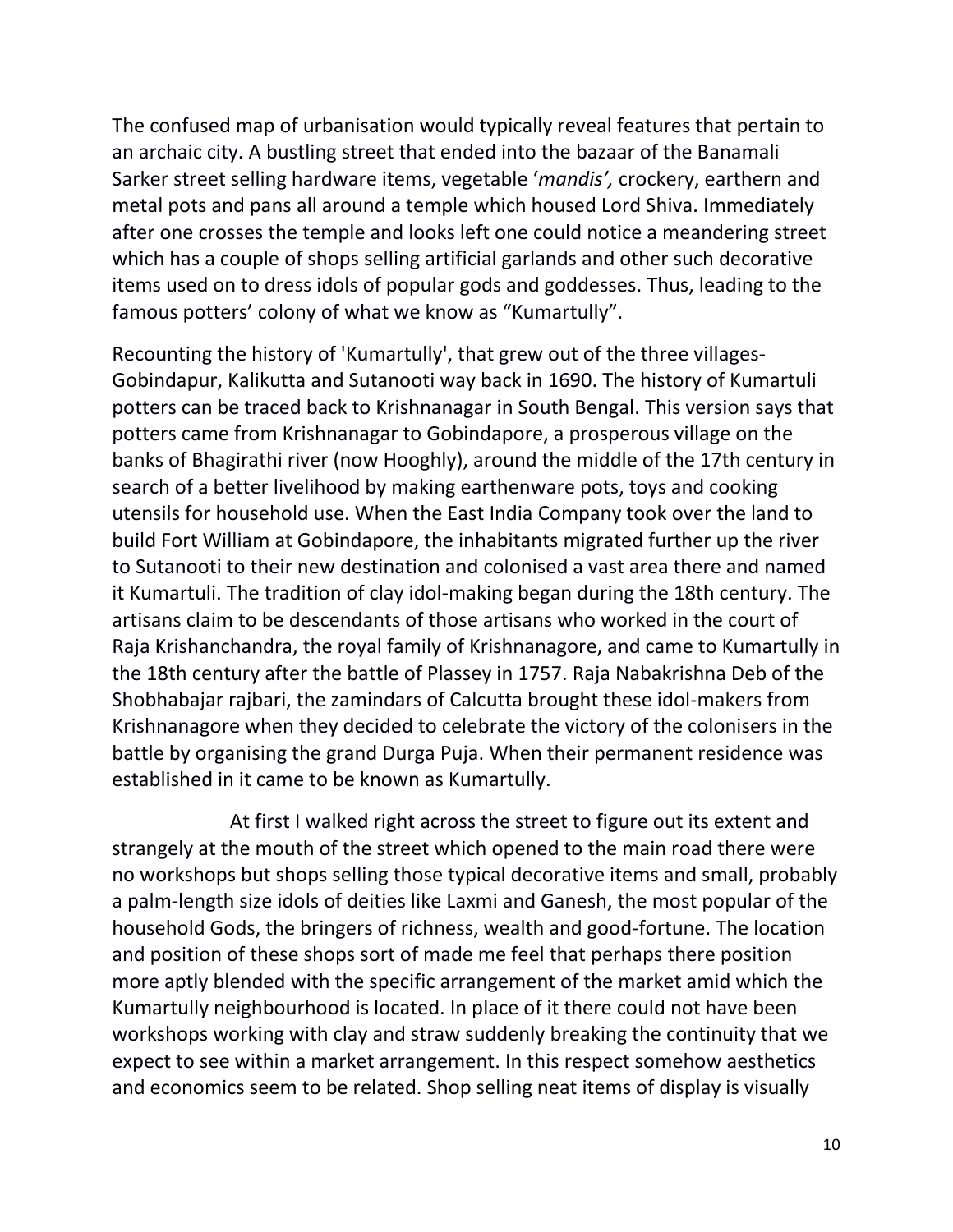more appealing than dirty workshops in an open street; also these shops are somehow in a transitional position, between a production neighbourhood and a consumption neighbourhood. And somehow it caters to both the cultures, the culture of selling that goes with our idea of market and they also the very act of selling involves those products which the neighbourhood produces. So, it does not completely break-free from either. Thus, reflecting on the history of the establishment of Kumartully and understanding its present landscape indicates at two things. Firstly, although the colony is situated amid the urban social space yet is it exists as distinct commercial hub. Secondly, its position in North Kolkata where most of it has heritage buildings and old colonial building does not leave space for much of newer constructions. Thus, it is left to perform in its own natural habitat supplying much of the cities idols. The commercial viability of the space has made it impacted on the internal arrangement of the workshops within the neighbourhood and production such as these depends largely on the size of production space. Due to the large number of orders the time devoted towards the production of one idol cannot be much. A particular idol cannot stay in the workshop for a large span of time. At the same time it has to maintain a particular size maintain certain creative standards. Thus, largely the production in Kumartully is more or less standardized very clearly indicating to the maintenance of a certain form which departs from the so-called traditional idol in the sense that the body of the deity is made in clay which the embellishments and the décor are externally applied on it.

 It was interesting to understand the arrangements of different objects within the studio which in the case of Kumartully, always seemed to have space crunch. These arrangements were somehow similar in all the studios, although keeping in mind the shape and size of it. Not all studios were similar in this respect the arrangement of the structures within the studio somewhat reflected on the nature of their business. This on the other hand, is correlated to the size of the idol, the nature of labour hired and the other forms of investment made by the individual firm on its production process.

If one enters the Kumartully street stands facing a side of it, one can see a row of studios arranged one after the other with no separation but maybe thin serpentine lanes and behind each of the studios are rows of studios arranged along those by-lanes. Firstly, the arrangement of idols inside the studio, in Gorachand Pal's studio for instance, situated along the main street the distance between two rows of idols is the least possible, probably enough for one person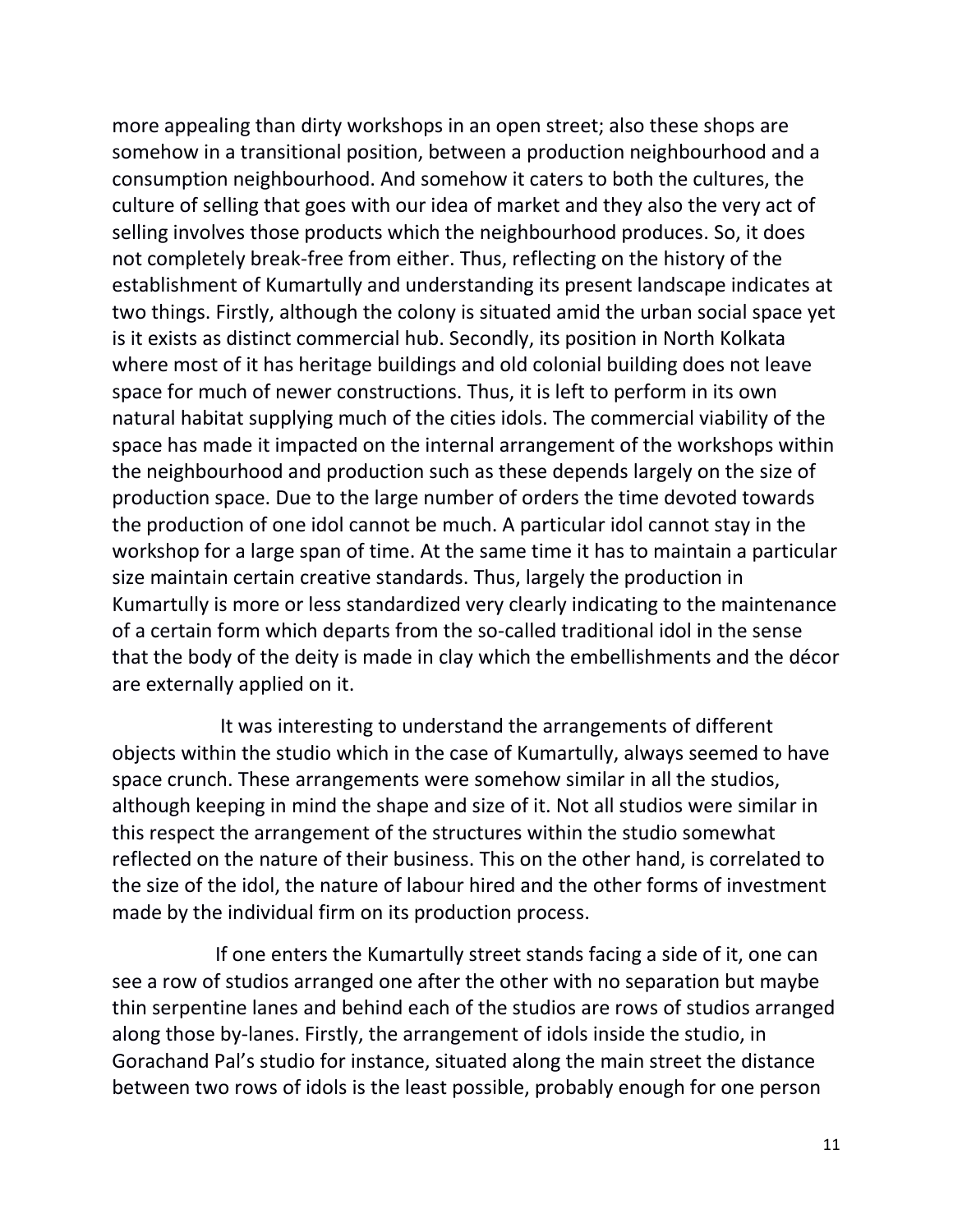to stand and work. The impact by the virtue of its position was on the number of orders, size and the nature of orders it gets. The numbers of orders they get are numerically much more than the studios positioned in the interior. Their focus is mainly on the Durga idol and not any festival which happens all over the year. The size of their idols are much larger, 10-12 feet in height and since they have to accommodate 30-40 idols at a time in that small space their space management in that case reflects much more efficiency. Usually, the studios that were situated on the outer part of the street somewhat were bigger in terms of its dimensions than the ones that were situated towards the interior where a tiny, say a feet wide lane separated the studios that were placed facing each other. To start with the studios that were located interior one of the most common feature to all were the fact that the organisation of space was not as skilful as the ones which were located in the exteriors. The height of the idol also ranged between six to seven feet and rarely an eight feet idol could be visible. On an average they sell twenty idols of this nature in a single Puja season, ranging from 15,000 to 20,000 INR. Their main revenue came from small, four to five feet idols which were used in very small *Pujas* or even in households. Samir Pal, one of my respondent, aged late fifties reconciles to the fact that "..this has always been this way, ..probably since the last 15-16 years. Why should big budget *puja* organisers come to us and neither will it ever happen". Thus, small-scale and large-scale artisans are determined largely by the location and secondly since they have reputedly established contacts with their buyers it is difficult for any other enterprise to take the other persons business whatsoever, unless the buyers themselves decide to curtail down on the budget and make rational choice of shifting their attention towards smaller firms or unless there is a major tiff due to some reason between the firm and buyer.

 To detail a little on the arrangements which the artisans of Kumartully has made in order to organise their economy is through unionisation and by implementing loan system which is very unique as compared to the other to sites. Basically Kumartully has three associations, the Kumartully Mritshilpi samiti, the Sanskiti Samity and the Karigar (workers') Samity. During my entire period of fieldwork there I could never come across any sessions, the 'malik' association remained temporarily resolved due to internal conflicts. The shramik union room on the other hand had people playing cards and indoor games and gossiping over issues after 8PM, before that hardly people came there. But talking to the workers at large I realised that there were hardly instances where the worker was denied their wage because probably after that the malik would be cornered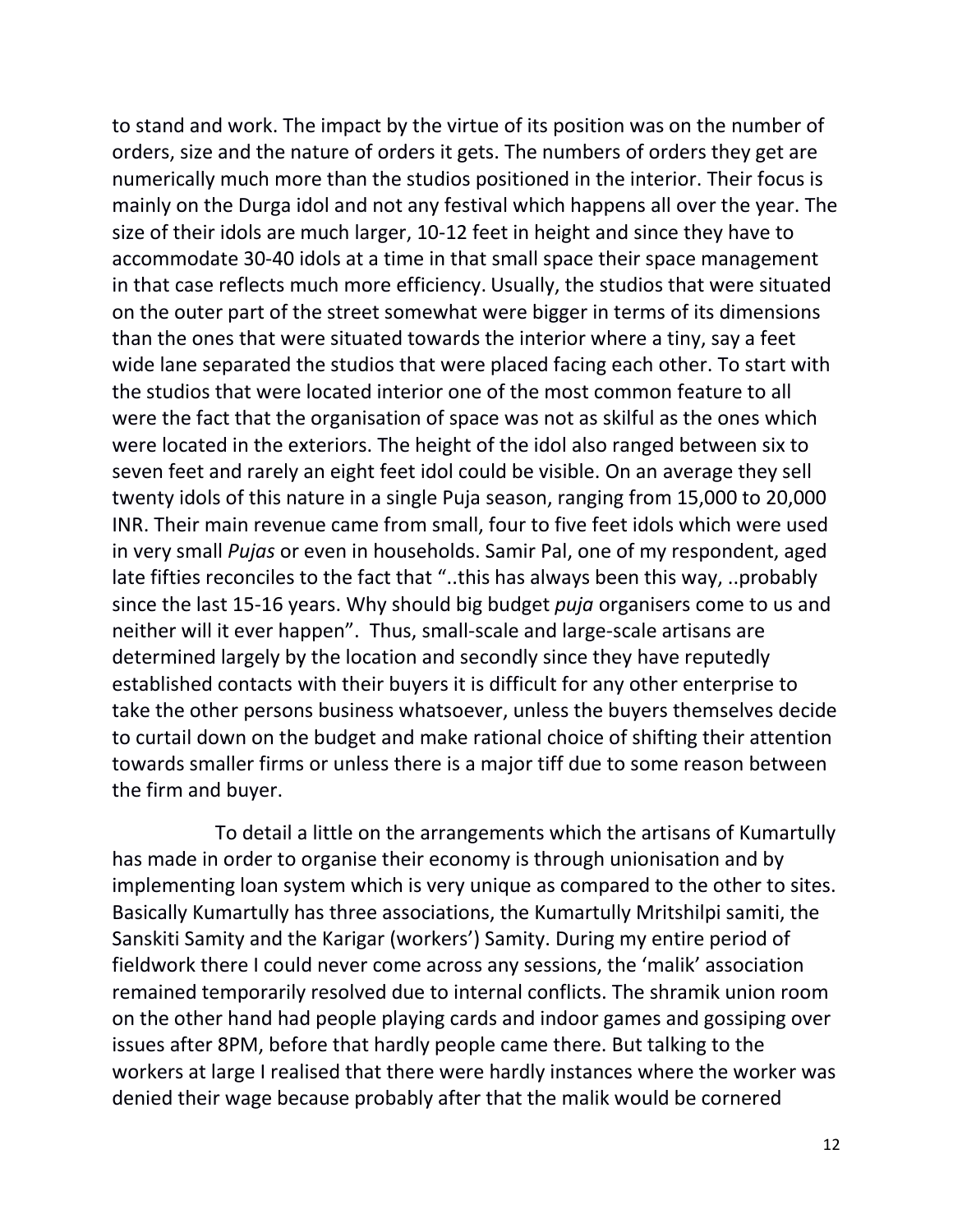eventually and no one would want to work with him. There is no strict unionisation but the purpose of the union is served by these informal arrangements made within the neighbourhood itself. One understands the importance of such arrangements when it is compared with the situations of Potuapada and Krishnanagar. Due to the lack or collective bargaining these places there is a huge difference in terms of the socio-economic conditions between the marginal owners and the wealthier artisans. Even in terms of the prices of the idol there is a whooping gap. Thus, the creative agency of small-scale artists remains highly restricted due to lack of capital or low-level of income. Situations or more precisely the creative environment for these artists are more relaxed and can bring or train workers according to their necessity or feasibility. While art to the small scale artists become simply a medium of basic income.

 Also, with loans in Kumartully which are offered at twelve and a half percent interest are also necessary step towards economic emancipation. Some artists in Kumartully can also sell their idols abroad to Non-resident Bengali clients marketing through their websites. Thus, without loans in Potuapada and Krishnanagore production is really of a much lower scale than that of Kumartully when seen at a comparative basis.

#### **Conclusive perspectives: socio-economic variables and the form**

 The fieldwork conducted in Krishnanagore, Kumartully and Potuapada gave a very close insight into the way in which a particular caste society functions its ritual role in a particular religious event, such that its economy, especially in the contemporary context is practically shaped by its dependence on the production of the divine which can be called as the 'divine industry'. Also, befitting these fragmented economies into the larger socio-economic context reveals the way in which their economic and social organisation gets formulated in its attempt to negotiate its position in the modern social structure. And ultimately the material existence of all such interactions between structures and forces operating implicitly and explicitly is the product, or rather the 'divine' object that these artists create. The product here is the form that is given to the deity and the process of conceptualising it germinates from the idea as to how the deity is imagined. The imagination is derived from the firstly the purpose of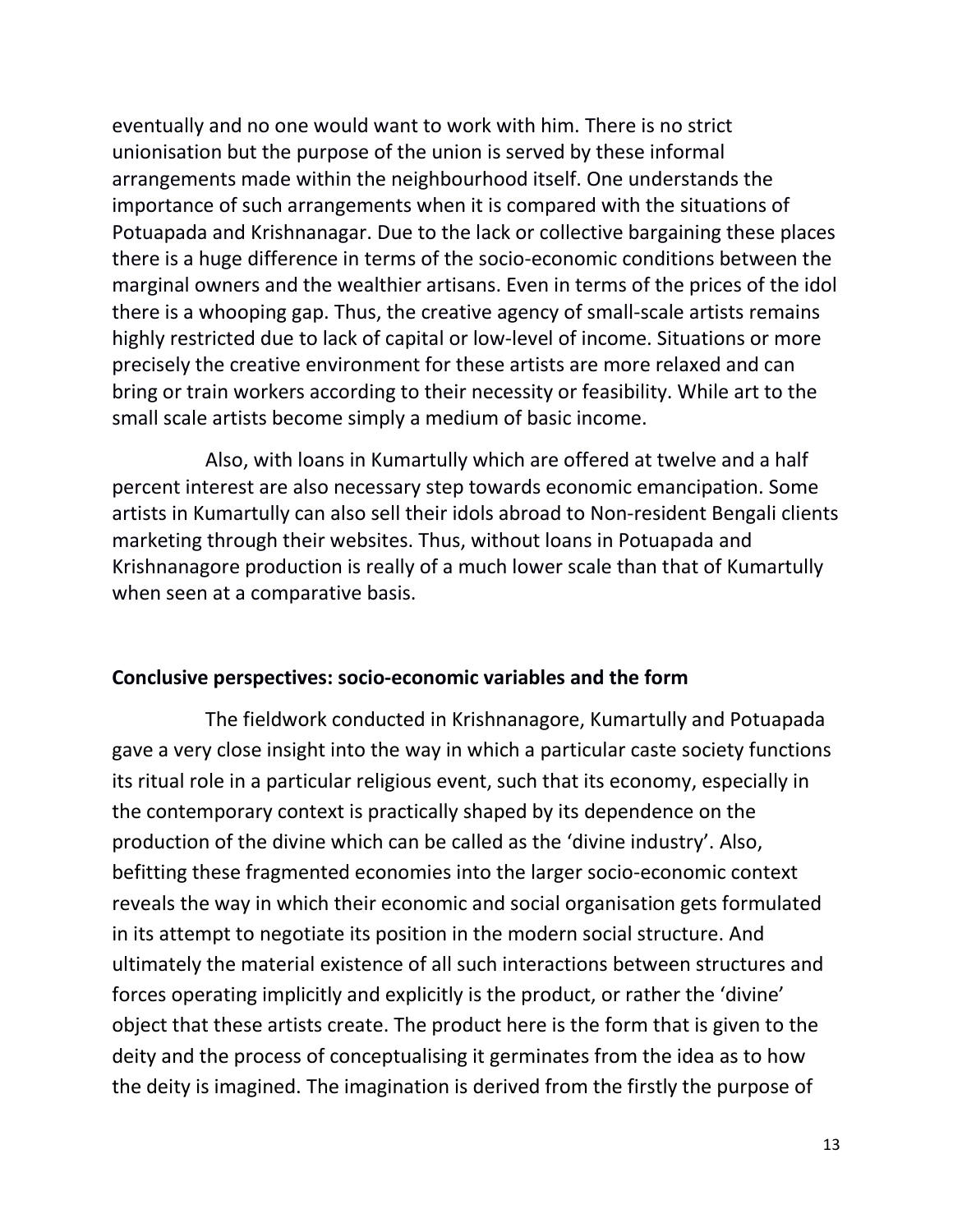the deity itself, the function and the role it is expected to perform, secondly to humanise the deity in a certain way in order to make it relatable to mankind. At the same time draw a distinction between it and the mortal kingdom by projecting a certain idea of divinity, and conferring it with certain kind of powers which are assumed to beyond the scope of mankind. In this respect the idea of 'mahisasurmardini', the slayer or the demon god is given a form and represented through an idol which becomes it symbolic form. Through the entire study what came across was the fact that representations of forms are not replication historic-traditional ideas but rather recreated as society evolves in congruence with the ongoing process most importantly the socio-economic situations. Also, there is a certain kind of politics involved by the virtue of which certain imaginations assume a form while the others are discarded or maybe remain at the level of ideas. Apart from some documented literature it is difficult and beyond the scope of this paper to elaborate on the way in which the goddess Durga , in my interaction with the potua artisans I could conclusively say that the popular reflections on the idea of the traditional is derived from the iconic representation of the goddess in medieval era, during the zamindari period, when Durga puja in Bengal started becoming a popular event. By the virtue of it being celebrated by the elites, that particular form of the idol which was worshipped then and created by the 'potua' artists at that time, fits now into the imagination of what is called the 'traditional'. Till today descriptions about what is traditional refers heavily on that form. The clash between traditional form and the modern draws from these ideas and the clientele is thus classified. Some preferences are inclined towards the traditional forms believed to be delivered by the potua artists, while the professional art college trained artists or ones who could be categorized loosely as the non-potuas, who have 'learnt' the art of idol making not by the virtue of their caste but through institutional training are the ones who become the deliverers of the contemporary form of idol. Deviating from the idealtypical model to bricolages or in some cases concoction of themes picked up from the society, these creations do not have much ritual maintenance; instead try to redefine their individual notions of divinity, just that such notions remain fragmented and dispersed.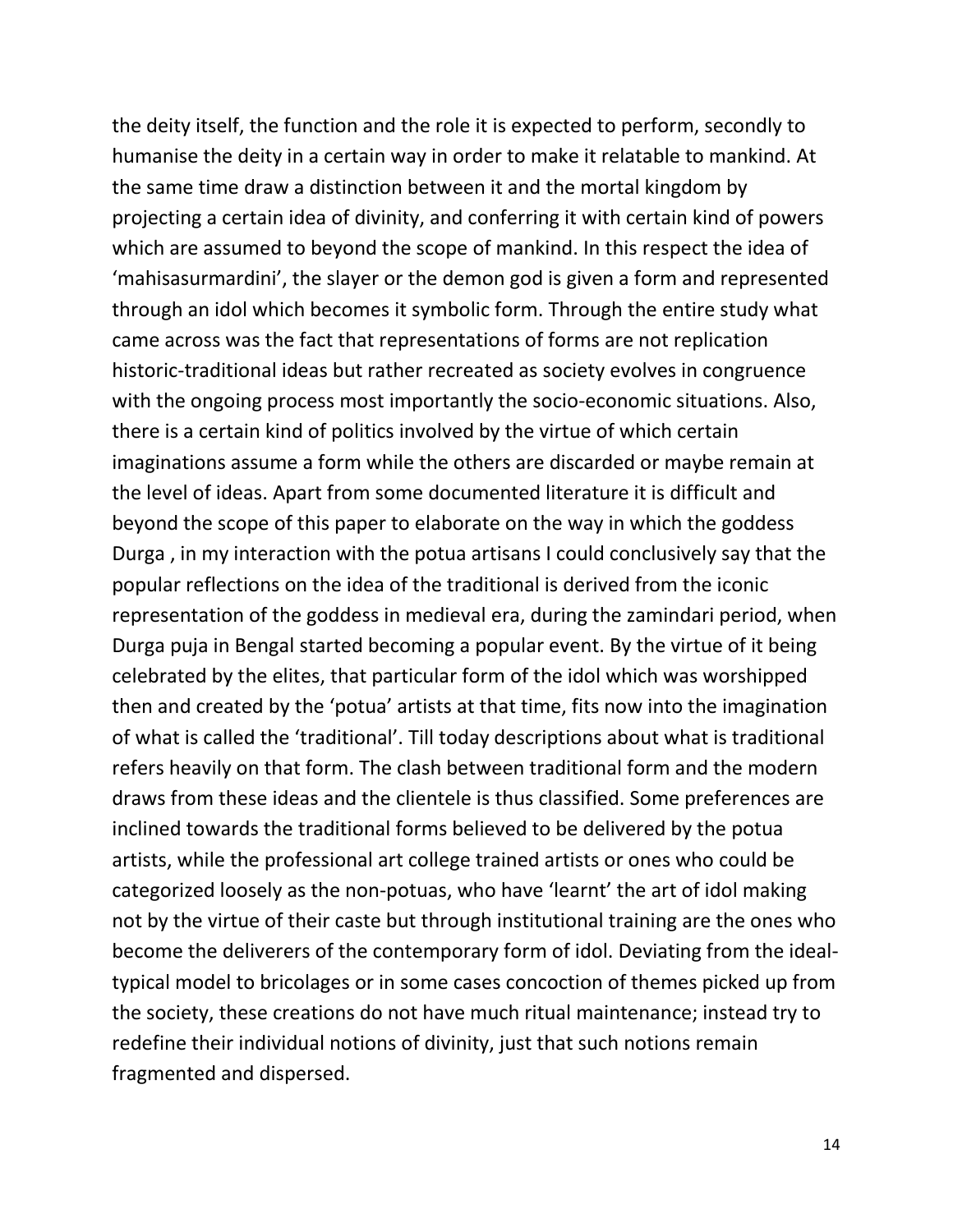The project also tried to bring out how these ideas of traditional and contemporary that are built in popular discourses fails to acknowledge that how economic and other social forces nullifies the very existence of these water-tight, compartmentalized ideas and how these categories blend with each other and give rise to forms which are distinct from any of them. To focus on the more generalizable forms the most feasible approach would be to look at the indigenous artists who are no longer simple members of a particular caste society rather have organised themselves to economic enterprises as a responses to the external factors that have conditioned their work within which they are left with no choice but to function. The response and the level of organisation of these artisan colonies depend as we see largely on its spatial position and connection with the city economy, here Kolkata because that is the site of their business. Also, the way in which they have been able to commercialize itself in accordance to the change in the scale of the celebration is again by the position within the city or away from the city. The reason due to which Kumartully has been the most organised commercial site is due the fact that it is located in north and not on the south of Kolkata. Thus its landscape arrangements and business strategies are also such that their level of commercialisation is reflected through it and also designed to maintain and foster it. The product, in this regard being the deity, is also such that it fits into the notion of the traditional and at the same time incorporates certain specific kinds of production techniques. Individual labour working within work on individual parts of the product which is later made into an ensemble which includes the deity along with its accompanying deities and also the décor which is in the form of its clothes and other embellishments. Thus kumartully has a form of its own though varying in terms of its size and nuances within its decoration which are different for different firms, also depending upon the price of the idol, largely. My respondents kept harping on the fact that the basic rituals are maintained though it is impossible to work anymore on those lines due to the large demands that workshops in Kumartully have to meet. The mould on which the face of the idol is done is handed down to them by their forefathers and hence the face of the idol has not really undergone much transformation though new moulds that is not exactly a copy of the old ones but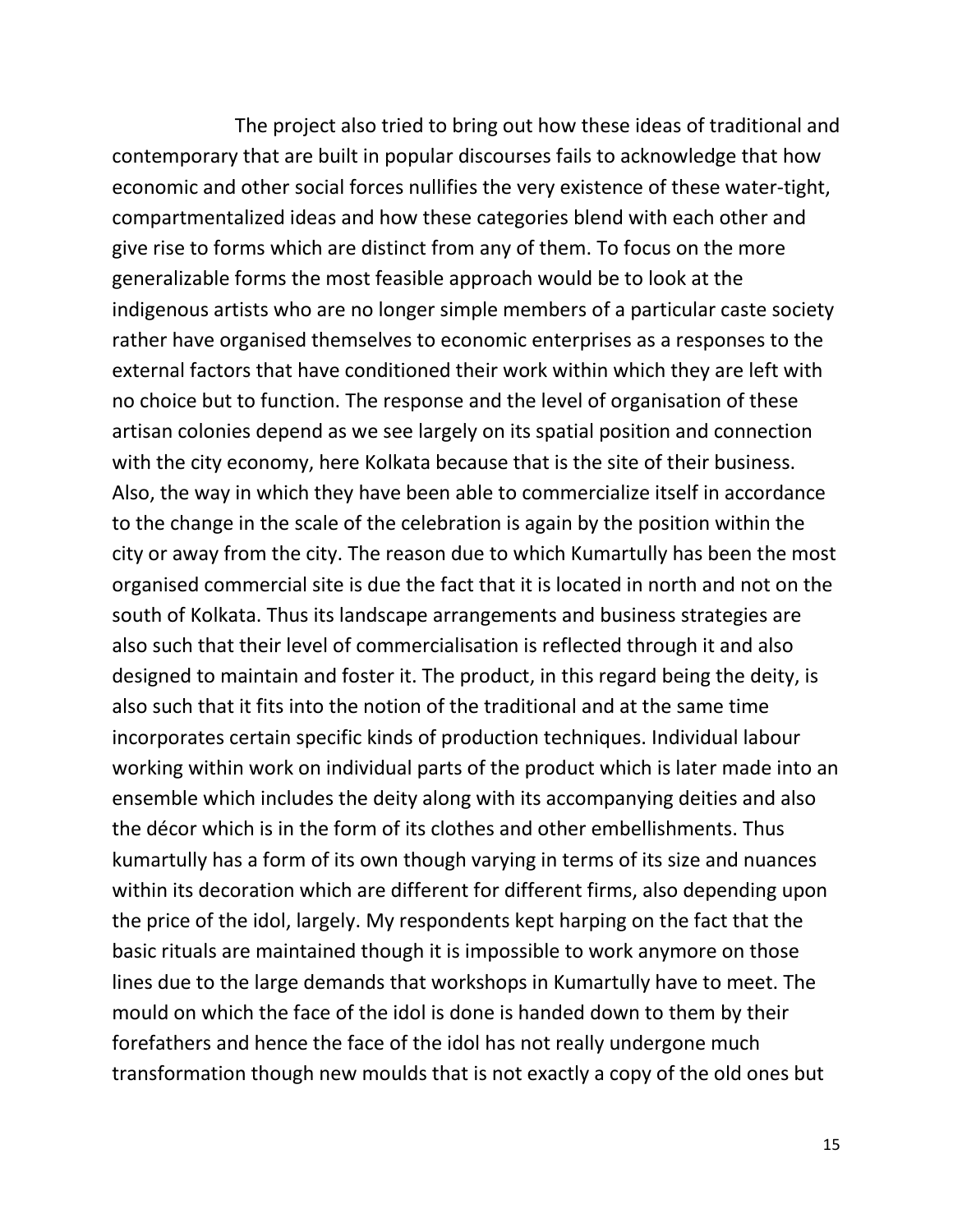to a great extent a replication of the previous ones. In that way that face of the idol has a 'traditional' touch explains some of my respondents. The Kumartully style also has somehow blended with the Krishnagore form as a large part of the workforce are migrant labourers from there. Krishnanagore differs in terms of Kumartully in the sense that the idol, the décor on the idol is done entirely with clay and each idol is unique in nature and not really identical to the other. While those techniques cannot be used in Kumartully due to its time-consuming nature yet there is always a preference to employ artists from krishnanagore due to their artistic excellence which cannot be expected from any other form of labour my respondents claim.

 On the other hand Potuapada artists are ones who took to idol making much later, they were scroll-painters and remained so until scroll-painting almost died in Kalighat. Now even idol-making by these artist are almost in the verge of extinction due to its geographical position in the city. The soaring land prices in south Kolkata has compelled many of these artisans to sell their land and take to other forms of unskilled or sometimes other employment opportunities. Also, urban development programs have made an encroachment into their place of existence. Their crafting activities have to be restricted within the small dimensions of their workshops and cannot spill into the footpath or the main road. Thus working under such conditions is practically impossible. Also, due to lack of loans, or capital their investments are also low, hence the situation of a dearth of efficient labourers who would not prefer to migrate and settle in Potuapada, arises. Thus, Potuapada artists are now only working for small scale household pujas where fancy idols are not required. Their budget is obviously low and hence targets this market. Some do not even make enough profit and have marginal living conditions. Thus one could conclude that Potuapada artist have least agency in terms of creativity.

 Krishnanagore artists cater to two different clients. Firstly, the idols which are made in Krishnanagore itself are bought only by very small scale organizers around the Krishnanagore town depending upon the size; usually such idols are small with less elaborate designs. While some of the artists who have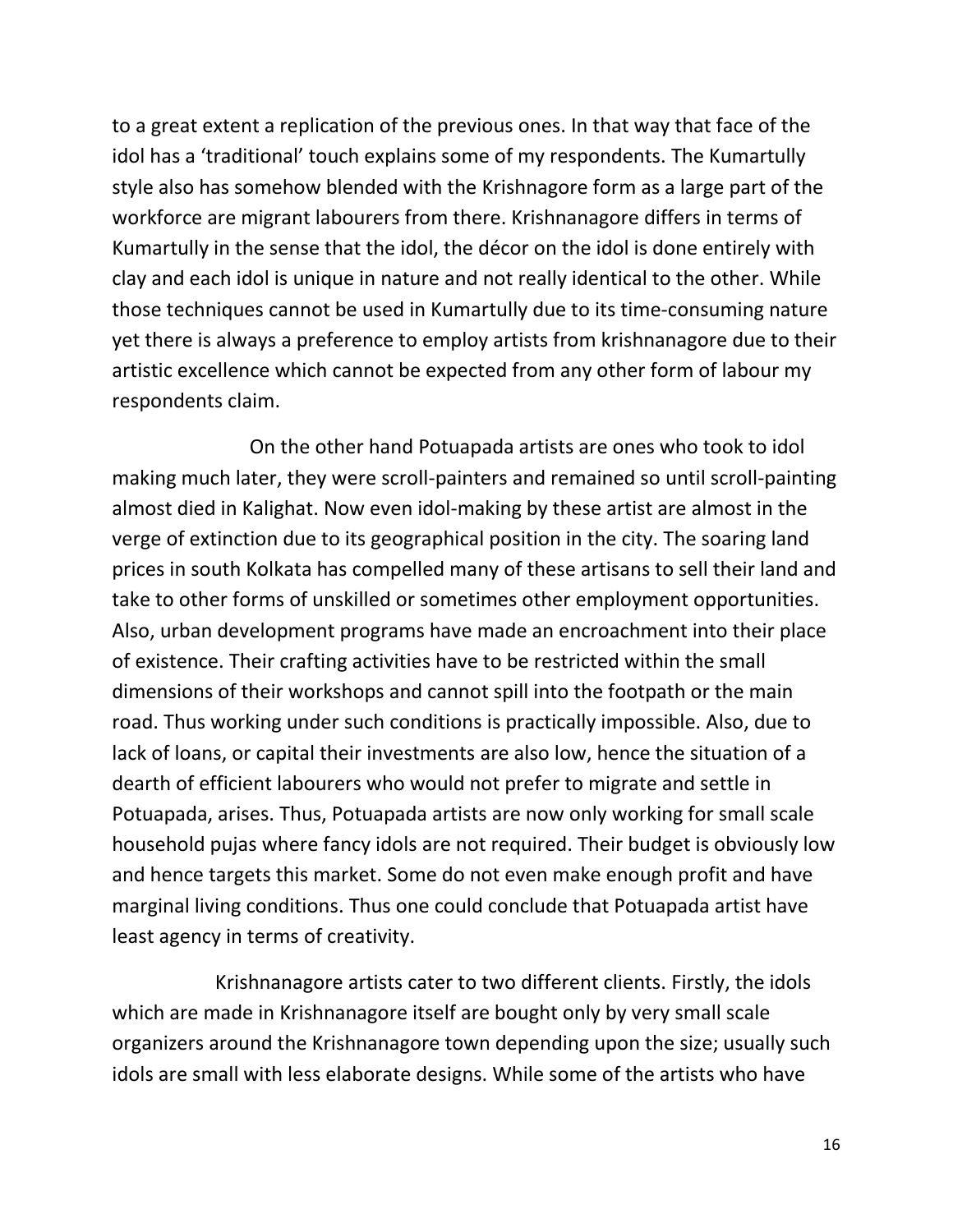been liberally working with the usual Krishnagore style find big budget organizers from Kolkata and other parts of the country as their client. This forms the second category of clients who lavishly spurge these idols and thus uncompromisingly exhibit the krishnanagore style which are idols of grand sizes, built in one large frame and has intricate design made in clay, bold colours are used for painting it and does not have any external décor on it. At one instance one of my respondents had forty different styles of face-moulds which have been made as replication of the pre-existing moulds and even with newer innovations. But of late to extend upon their design some artists come down to Kolkata during the festival to take photographs of award-winning idols in order to incorporate the design in theirs in the following year. Thus, awards as we can understand have also created hegemony of certain forms and promote certain styles which blend and interferes into existing art forms. It leads to the creation certain concoctions which makes it deviate from its original state.

 Thus, it can be concluded that styles are not pure forms but entail a certain kind of evolutionary trend which gets established and re-established through popular discourses. Also, the projection through visual media can popularize styles and when that interacts with existing ones it gives rise to newer ones, this system is a process which continues and reproduces itself over time.